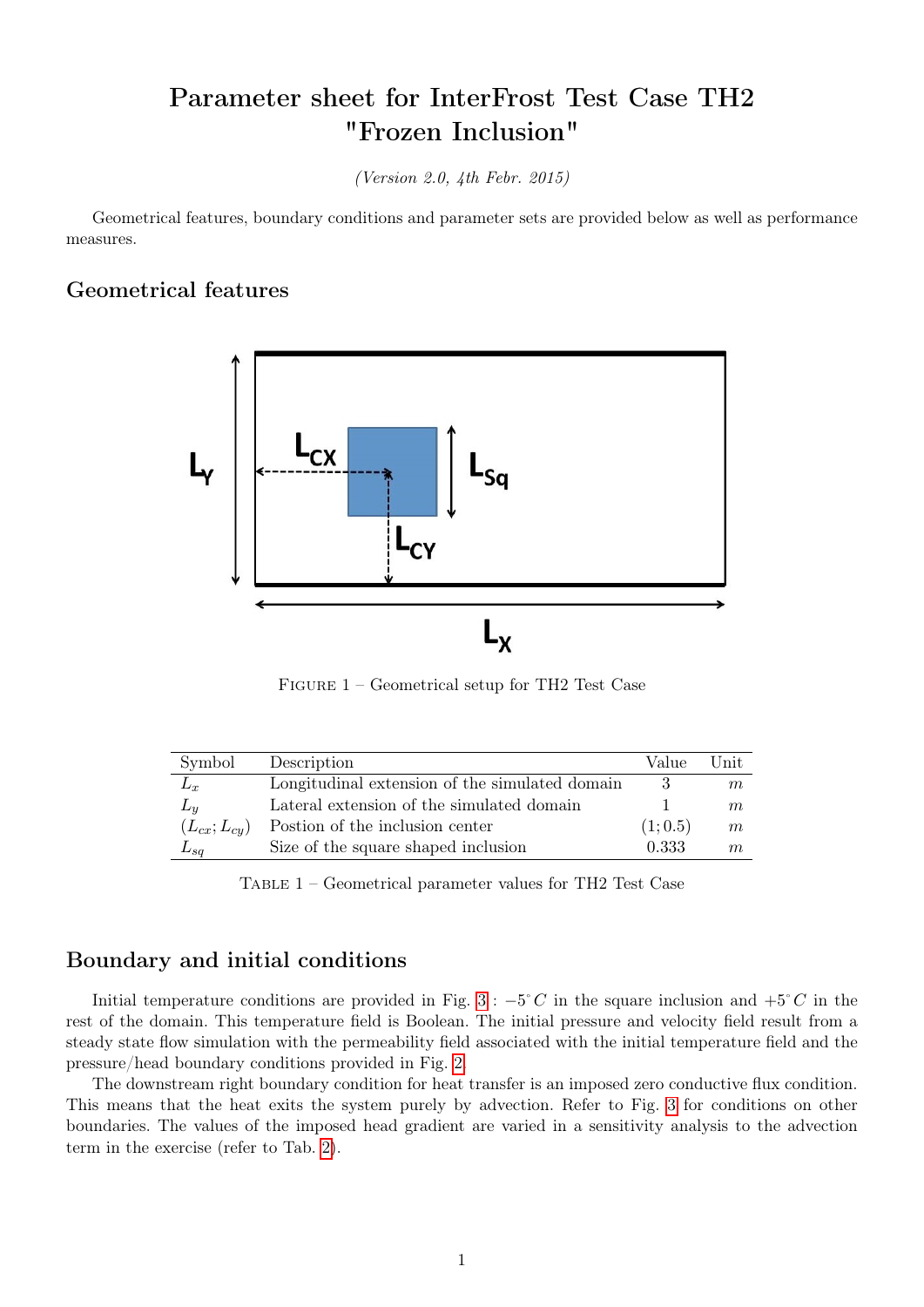<span id="page-1-1"></span>

FIGURE 2 – Water flow boundary conditions

<span id="page-1-0"></span>

<span id="page-1-2"></span>FIGURE 3 – Heat transfer boundary conditions and thermal initial condition

| Symbol            | Description                                 | Value | Unit        |
|-------------------|---------------------------------------------|-------|-------------|
| $T_{initial}^-$   | Initial temperature of the frozen inclusion | $-5$  | $\degree$ C |
| $T_{initial}^{+}$ | Initial temperature of the thawed domain    | $+5$  | $\degree$ C |
| $T_{in}$          | Temperature on the incoming flow            | $+5$  | $\degree$ C |
| $\Delta H/L_x$    | Hydraulic head gradient 1                   | 0     | $-1$        |
| $\Delta H/L_x$    | Hydraulic head gradient 2                   | 0.03  | $(-)$       |
| $\Delta H/L_x$    | Hydraulic head gradient 3                   | 0.09  | $(-)$       |
| $\Delta H/L_r$    | Hydraulic head gradient 4                   | 0.15  |             |

Table 2 – Initial and boundary conditions for temperature and suggested hydraulic head gradients for TH2 Test Case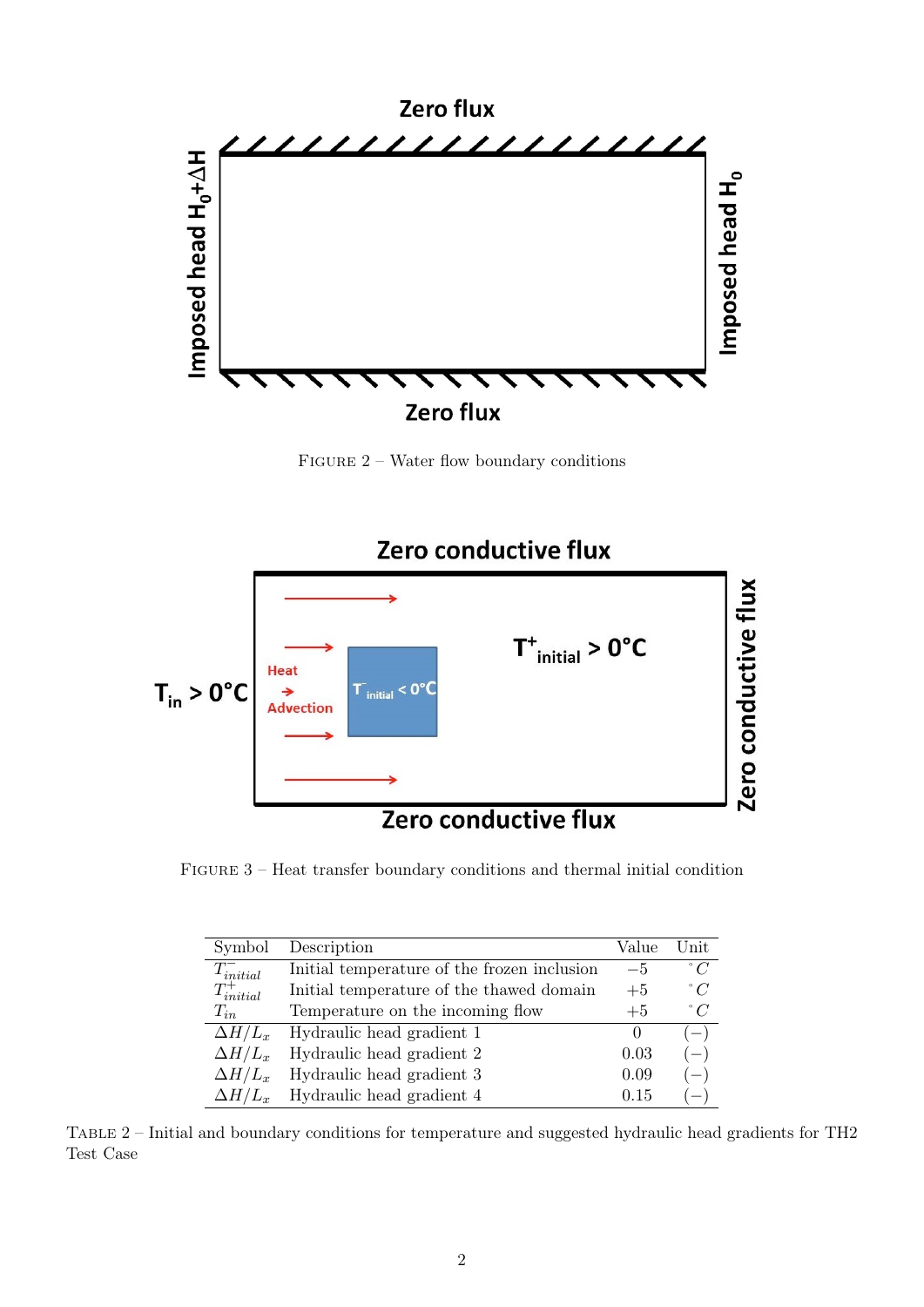### Equations

Equations solved in our Cast3M code for this test case are provided here. We kindly ask participants to adopt a similar model to allow easy inter-comparison.

Flow equation (Eq. 1) :

$$
(S_w \epsilon \rho_w g \beta) \frac{\partial p}{\partial t} = \vec{\nabla} \cdot \left( \mathbf{K_w} (\vec{\nabla} p + \vec{\nabla} z) \right) + \left( \epsilon \frac{\rho_i - \rho_w}{\rho_w} \frac{\partial S_w}{\partial t} \right) \tag{1}
$$

Heat transfer (Eq. 2) :

$$
\left(\epsilon(S_w \rho_w C_w + S_i \rho_i C_i) + (1 - \epsilon)\rho_s C_s + \epsilon \rho_i L \frac{\partial S_w}{\partial T}\right) \frac{\partial T}{\partial t} = \vec{\nabla} \cdot (\lambda_{\mathbf{eq}} \vec{\nabla} T) + \vec{\nabla} \cdot \left(\rho_w C_w T \mathbf{K_w} (\vec{\nabla} p + \vec{\nabla} z)\right) \tag{2}
$$

Subscripts denote w for water, i for ice, s for solid matrix. Unknowns are  $p$  for pressure expressed in meters (  $p = P/\rho_w g$ , with P pressure in Pascal) and T for temperature (°K).

Please note that :

- for the sake of simplicity no dispersion term is included in the conductive term.
- still for the sake of simplicity, no temperature dependence for water density or water viscosity was introduced. The  $\rho_w$  and  $\mu$  parameters in Tab. [3](#page-3-0) are fixed values.
- compressibility  $\beta$  (see Tab. [3\)](#page-3-0) is an equivalent value combining liquid, solid and matrix compressibility.
- considering the symmetry of the problem, one may only model the upper or lower half of the domain.

#### Performance measures

Performance measures for code results inter-comparison are :

- $-$  **PF1** : Plot the evolution of the minimum of the simulated temperature field as a function of time. Practically speaking it is located at the centre of the inclusion as long as its temperature is below zero.
- **PF2**: Plot the evolution of the total heat flux exiting the system (right / downstream boundary) as a function of time.
- PF3 : Plot the evolution of the total liquid water volume in the domain as a function of time.

A parameter sensitivity study is proposed to vary flow velocities with a series of imposed head gradient values (see Tab. [2\)](#page-1-2). So these performance measures should be provided for these 4 flow regimes on the same graph and excel file.

Another sensitivity study is suggested as an option. It concerns the W parameter in the  $S_w(T)$  law providing larger or smaller "mushy zones". The unique value of 0.5 is proposed in Tab. [3,](#page-3-0) corresponding to a  $B_t$  value of roughly  $-1^{\circ}C$  for the linear law (see [McKenzie et al. 2007], mushy zone extends from  $0^{\circ}C$ to  $-1^{\circ}C$ ). However two other values are suggested : 1.87 corresponding roughly to a  $B_t$  of  $-4^{\circ}C$  and 0.05 corresponding to a  $B_t$  value of  $-0.1^{\circ}C$ . These runs should be considered for the base case head gradient of 0.03. The performance measures associated with these 3 values should be plot together on a separate graph.